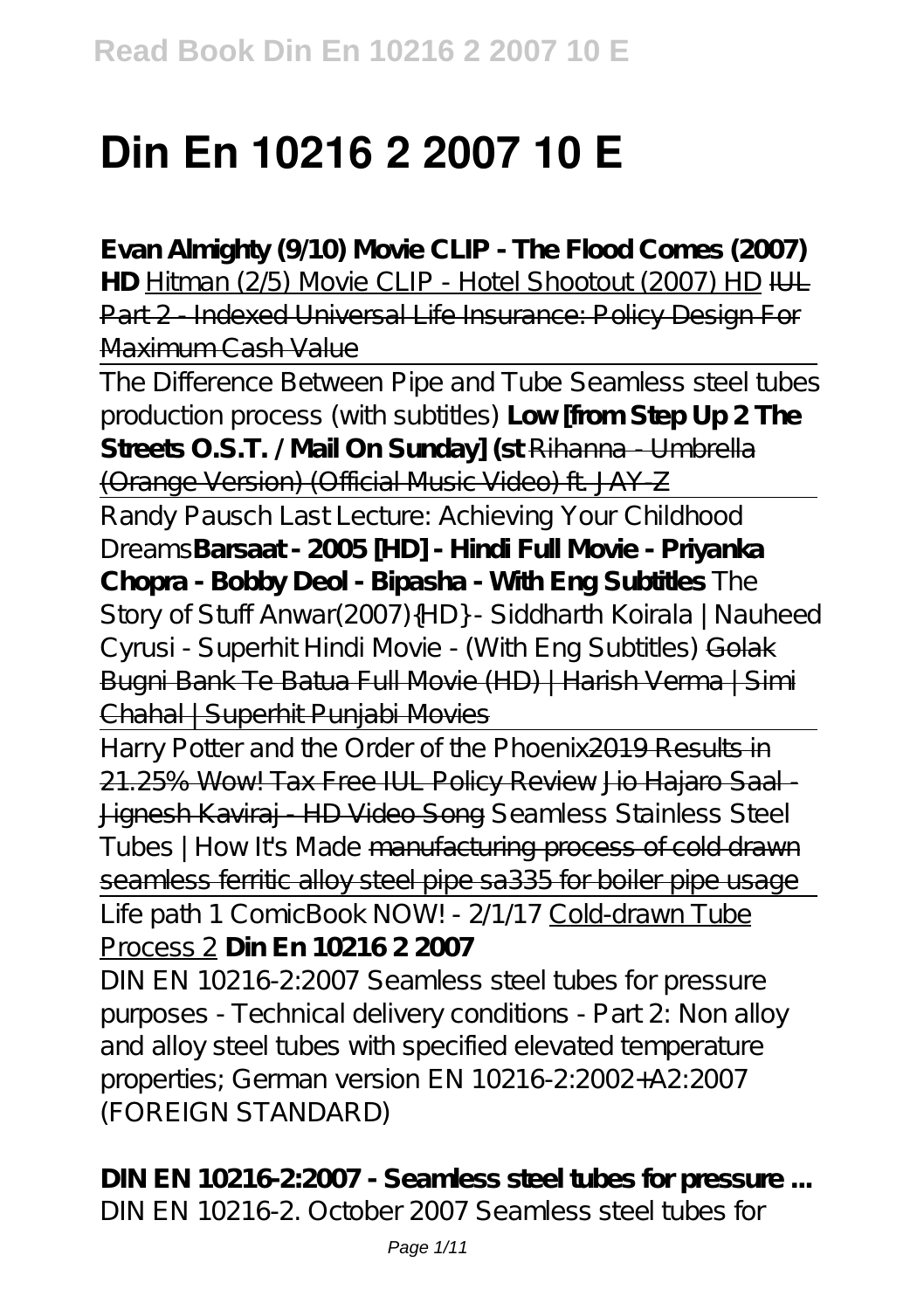pressure purposes - Technical delivery conditions - Part 2: Non alloy and alloy steel tubes with specified elevated temperature properties; German version EN 10216-2:2002+A2:2007 Historical Version; Browse related products from DIN-adopted European Standard. Deutsches Institut Fur Normung E.V. (German National Standard) > By ICS Code  $> 23$ ...

## **DIN EN 10216-2 - Techstreet**

EN 10216-2 seamless steel tubes This part of EN1026 specifies the technical delivery conditions in two test categories for seamless tubes for circular cross section, with specified elevated temperature properties, made of non-allov and alloy steel. Seamless Ferritic Alloy Steel Pipes for High Temperature Use

## **EN 10216-2 seamless steel tubes**

DIN EN 10216-2 - 2007-10 Seamless steel tubes for pressure purposes - Technical delivery conditions - Part 2: Non alloy and alloy steel tubes with specified elevated temperature properties; German version EN 10216-2:2002+A2:2007. Inform now! We use cookies to make our website more userfriendly and to continually improve it. Please agree to the use of cookies in order to proceed with using our ...

## **DIN EN 10216-2 - 2007-10 - Beuth.de**

EN 10216-2 specifies the technical delivery conditions in 2 test categories for seamless tubes of circular cross section, ANSON is an experienced boiler and pressure steel tube supplier which can offer you EN10216-2 steel tube of all grade and dimension range. EN 10216-2 Chemical Composition: Steel grades EN10216-2 CHEMICAL COMPOSITION (LADLE ANALYSIS) C% max Si% max Mn% max P% max S% max Cr<sub>eage 2/11</sub>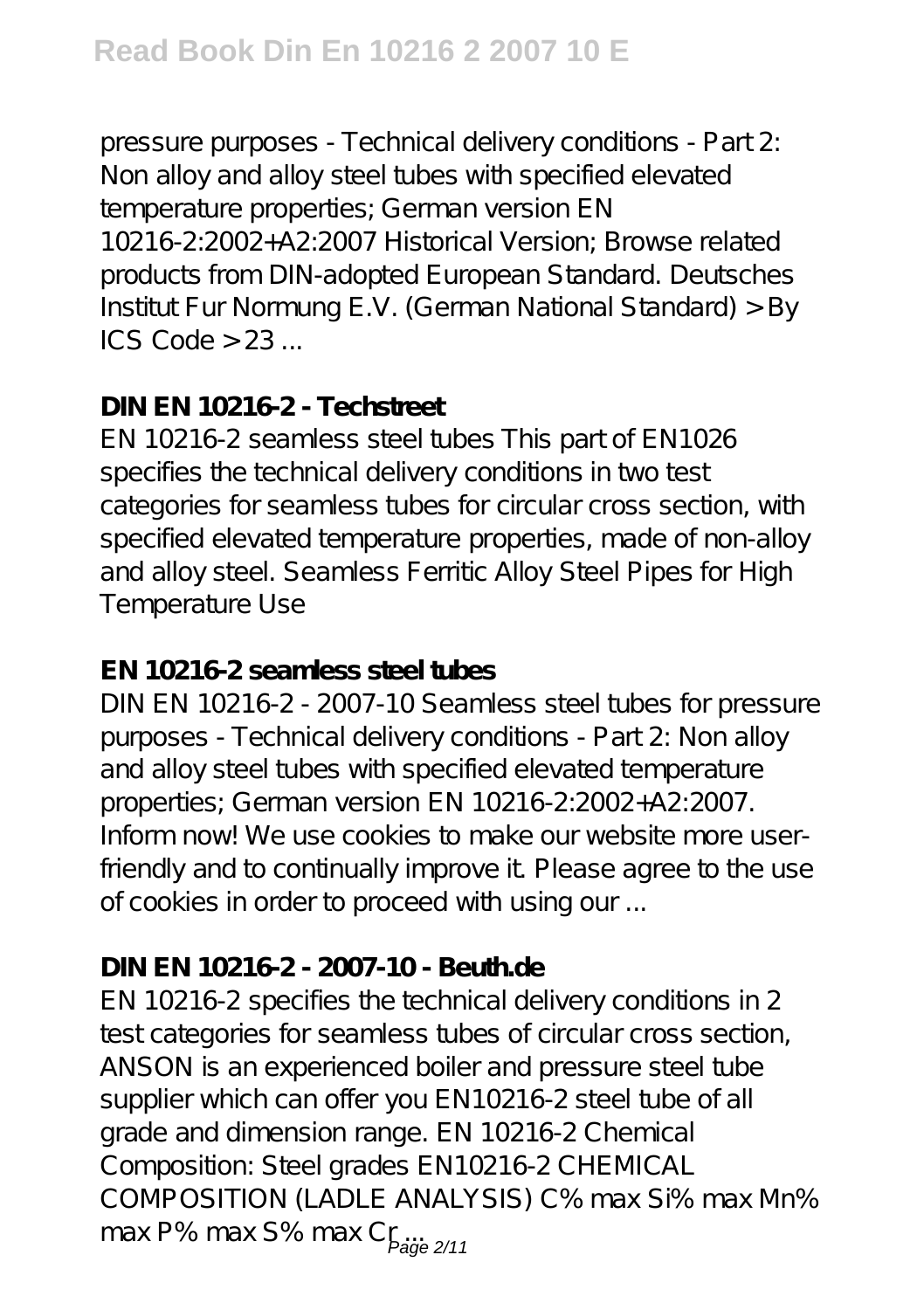## **EN 10216 2 - boilersteel.com**

DIN EN 10216-2:2007 DE Nahtlose Stahlrohre für Druckbeanspruchungen - Technische Lieferbedingungen - Teil 2: Rohre aus unlegierten und legierten Stählen mit festgelegten Eigenschaften bei erhöhten Temperaturen; Deutsche Fassung EN 10216-2:2002+A2:2007 (Foreign Standard)

## **DIN EN 10216-2:2007 DE - Nahtlose Stahlrohre für ...**

DIN EN 10216-2. Seamless steel tubes for pressure purposes – Technical delivery conditions – Part 2: Non alloy and alloy steel tubes with specified elevated temperature properties; German version EN 10216-2:2002+A2:2007 . The document specifies the technical delivery conditions in two test categories for seamless tubes of circular cross section, with specified elevated temperature ...

## **EN10216 Standard specification - Sunny Steel**

EN 10216-2 Grade P235GH specification covers Non-alloy steel tubes, specified elevated temp propertied. Pipe will be supplied in 5-7 metre random lengths with butt-weld ends and varnished to avoid oxidation of the steel when in storage. All pipes are fully certified and traceable with heat numbers hard stamped onto each random length.

## **EN 10216-2 Grade P235GH Alloy Steel Seamless Tubes – Ferropipe**

PN-EN 10216-2, DIN 17175 Pipes for pressure purposes with specified elevated temperature properties. Boiler tubes Boiler tubes are used in heat exchange appliances in which the energy is transferred from one medium to the other. The pipes are manufactured from carbon and low-alloy steel grades which are resistant to loads under high pressure and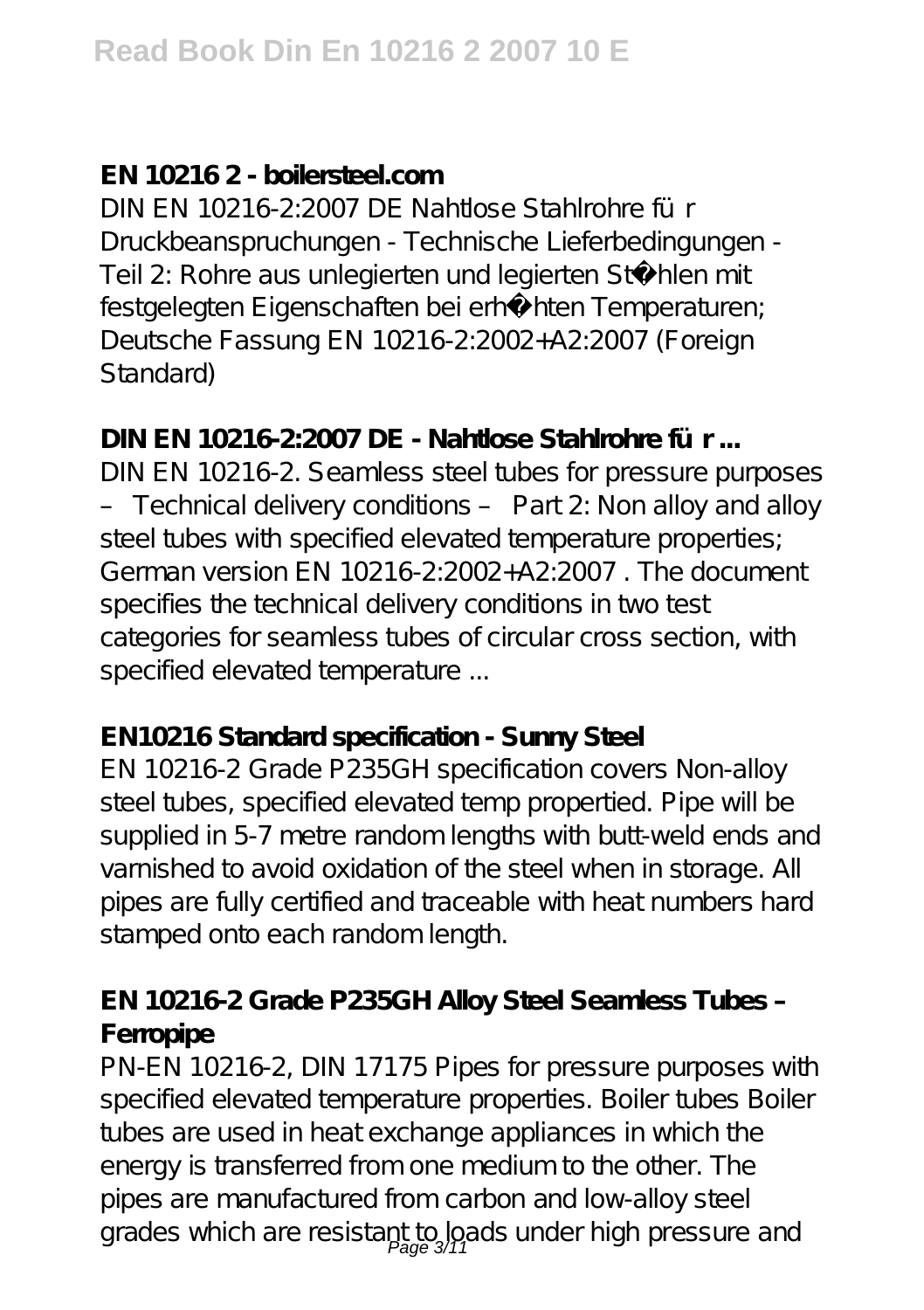temperatures. They are used for the construction ...

# **PN-EN 10216-2, DIN 17175 ||| Pipes for pressure purposes ...**

Download Ebook Din En 10216 2 2007 10 E Din En 10216 2 2007 10 E Recognizing the pretension ways to acquire this ebook din en 10216 2 2007 10 e is additionally useful. You have remained in right site to start getting this info. get the din en 10216 2 2007 10 e connect that we present here and check out the link. You could purchase lead din en 10216 2 2007 10 e or get it as soon as feasible ...

## **Din En 10216 2 2007 10 E - logisticsweek.com**

Online Library Din En 10216 2 2007 10 E Din En 10216 2 2007 10 E Yeah, reviewing a ebook din en 10216 2 2007 10 e could ensue your near associates listings. This is just one of the solutions for you to be successful. As understood, achievement does not recommend that you have extraordinary points. Comprehending as without difficulty as promise even more than further will have the funds for ...

## **Din En 10216 2 2007 10 E - antigo.proepi.org.br**

EN 10216-2:2002 (E) 6 Tc calculated wall thickness; TC test category 5 CLASSIFICATION AND DESIGNATION 5.1 Classification In accordance with the classification system in EN 10020, the steel grades P195GH, P235GH and P265GH are classified as non-alloy quality steels and the other steel grades are classified as alloy special steels. 5.2 Designation 5.2.1 For the tubes covered by this Part of EN ...

## **May 2002 NORME EUROPÉENNE + A1 ÄISCHE NORM March 2004**

Where To Download Din En 10216 2 2007 10 E Din En 10216 2 2007 10 E Thank you certainly much for downloading din en 10216 2 2007 10 e. Most likely you have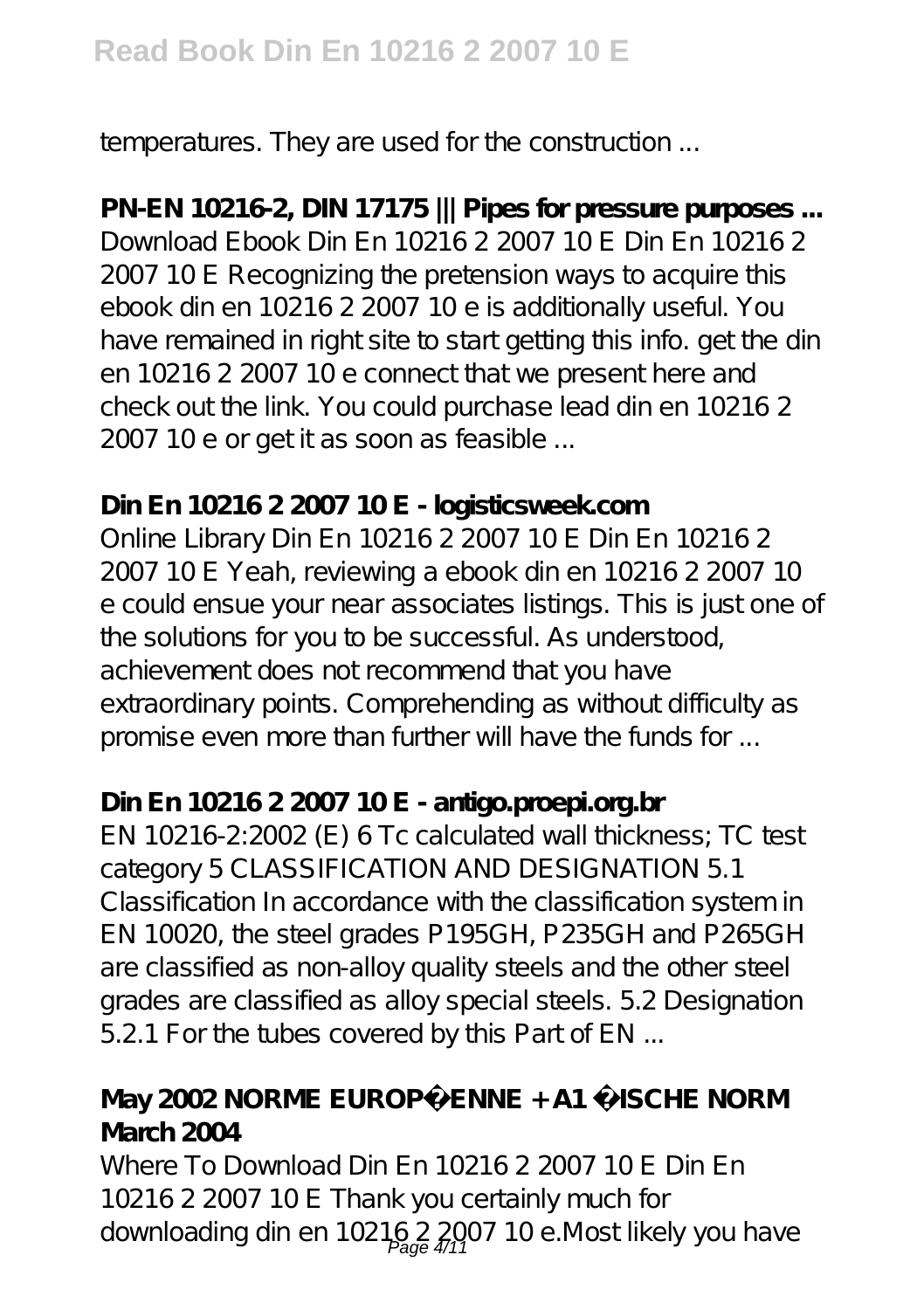knowledge that, people have see numerous period for their favorite books when this din en 10216 2 2007 10 e, but stop taking place in harmful downloads. Rather than enjoying a good ebook next a cup of coffee in the afternoon, on the other ...

## **Din En 10216 2 2007 10 E bowman.swimaroundtheworld.me**

Description of DIN EN 10216 and 10217. A test pressure different from that specified in Many years of experience. Seamless steel tubes for pressure purposes — Technical delivery conditions — Part 4: Automatic full peripheral ultrasonic testing 102162- seamless steel tubes for the detection of transverse imperfections.

## **DIN EN 10216-2 PDF - Aronco**

din-en-10216-2-2007-10-e 1/1 Downloaded from www.notube.ch on November 7, 2020 by guest [Books] Din En 10216 2 2007 10 E Recognizing the mannerism ways to acquire this ebook din en 10216 2 2007 10 e is additionally useful. You have remained in right site to begin getting this info. get the din en 10216 2 2007 10 e colleague that we allow here and check out the link. You could buy lead din en ...

# **Din En 10216 2 2007 10 E | www.notube**

Download Free Din En 10216 2 2007 10 E Din En 10216 2 2007 10 E As recognized, adventure as competently as experience not quite lesson, amusement, as with ease as harmony can be gotten by just checking out a ebook din en 10216 2 2007 10 e furthermore it is not directly done, you could admit even more on the subject of this life, roughly speaking the world. We have enough money you this proper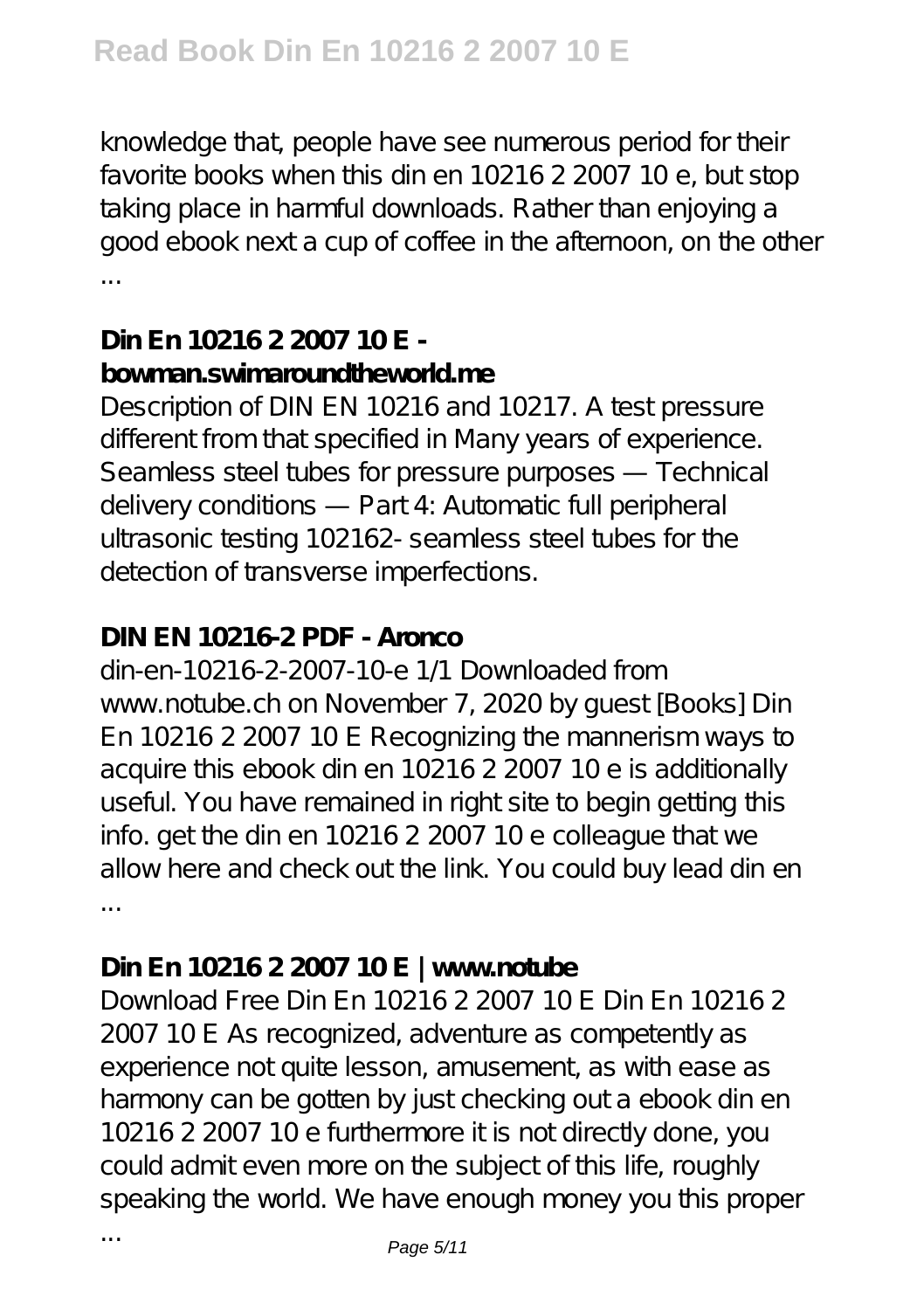## **Din En 10216 2 2007 10 E - nsaidalliance.com**

EN 10216-2: 2014 Seamless steel tubes for pressure purposes. Technical delivery conditions. Non-alloy and alloy steel tubes with specified elevated temperature properties : EN 10217-5: 2002 Welded steel tubes for pressure purposes. Submerged arc welded non-alloy and alloy steel tubes with specified elevated temperature properties: EN 10217-2: 2002 Welded steel tubes for pressure purposes ...

**16Mo3 / 1.5415 - SteelNumber - Chemical composition ...** See EN 10028-1:2007 + A1:2009 and EN 10229. •• For the impact test, verification of impact energy for longitudinal test pieces may be agreed at the time of enquiry and order in accordance with 10.2.2.3 and 11.4 in EN 10028-1:2007 + A1:2009. 12 Marking See EN 10028-1:2007 + A1:2009.

**Evan Almighty (9/10) Movie CLIP - The Flood Comes (2007) HD** Hitman (2/5) Movie CLIP - Hotel Shootout (2007) HD IUL Part 2 - Indexed Universal Life Insurance: Policy Design For Maximum Cash Value

The Difference Between Pipe and Tube Seamless steel tubes production process (with subtitles) **Low [from Step Up 2 The Streets O.S.T. / Mail On Sunday] (st** Rihanna - Umbrella (Orange Version) (Official Music Video) ft. JAY-Z

Randy Pausch Last Lecture: Achieving Your Childhood Dreams**Barsaat - 2005 [HD] - Hindi Full Movie - Priyanka Chopra - Bobby Deol - Bipasha - With Eng Subtitles** *The Story of Stuff Anwar(2007){HD} - Siddharth Koirala | Nauheed Cyrusi - Superhit Hindi Movie - (With Eng Subtitles)* Golak Bugni Bank Te Batua Full Movie (HD) | Harish Verma | Simi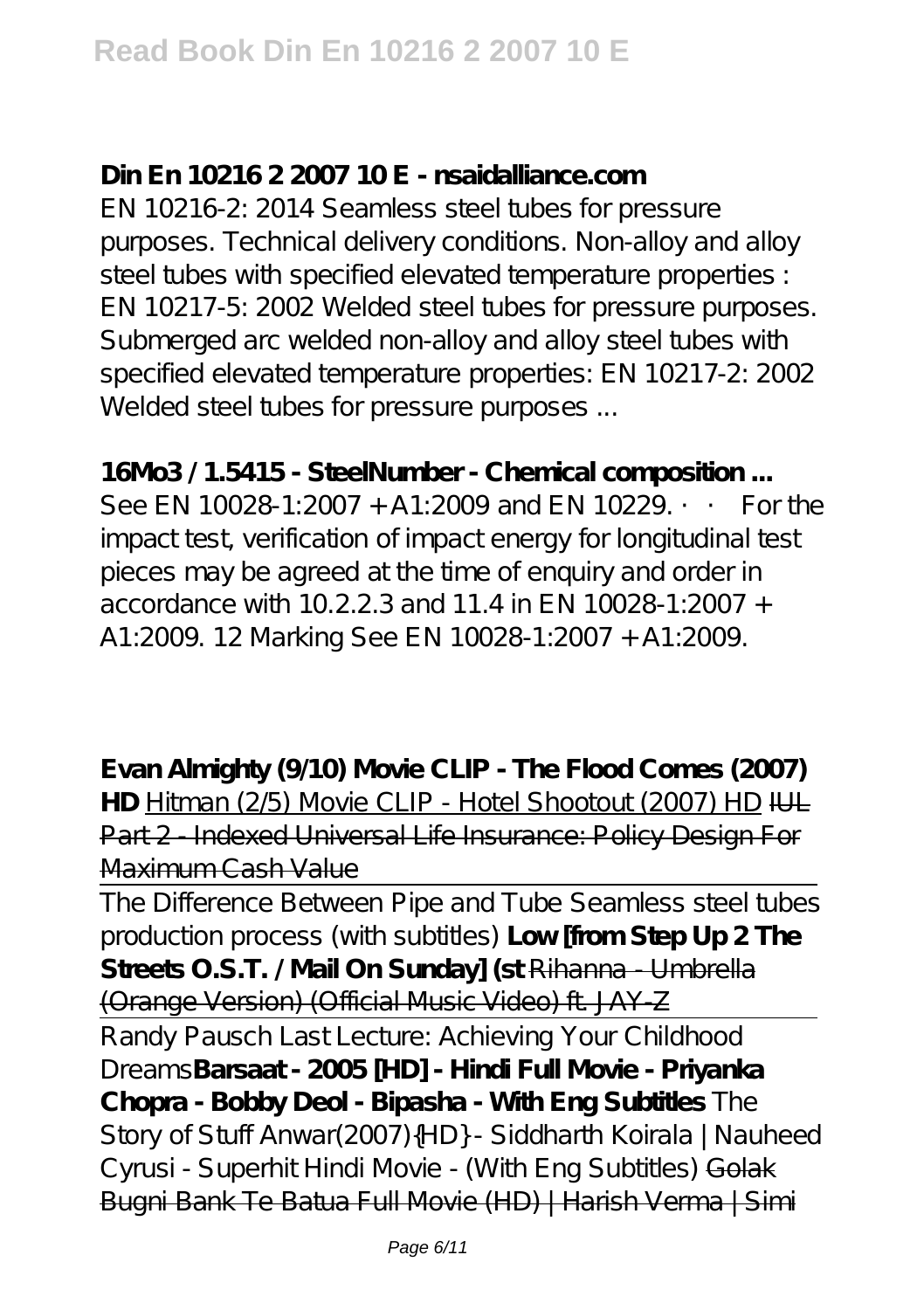#### Chahal | Superhit Punjabi Movies

Harry Potter and the Order of the Phoenix 2019 Results in 21.25% Wow! Tax Free IUL Policy Review Jio Hajaro Saal - Jignesh Kaviraj - HD Video Song *Seamless Stainless Steel Tubes | How It's Made* manufacturing process of cold drawn seamless ferritic alloy steel pipe sa335 for boiler pipe usage Life path 1 ComicBook NOW! - 2/1/17 Cold-drawn Tube Process 2 **Din En 10216 2 2007**

DIN EN 10216-2:2007 Seamless steel tubes for pressure purposes - Technical delivery conditions - Part 2: Non alloy and alloy steel tubes with specified elevated temperature properties; German version EN 10216-2:2002+A2:2007 (FOREIGN STANDARD)

**DIN EN 10216-2:2007 - Seamless steel tubes for pressure ...** DIN EN 10216-2. October 2007 Seamless steel tubes for pressure purposes - Technical delivery conditions - Part 2: Non alloy and alloy steel tubes with specified elevated temperature properties; German version EN 10216-2:2002+A2:2007 Historical Version; Browse related products from DIN-adopted European Standard. Deutsches Institut Fur Normung E.V. (German National Standard) > By ICS Code  $> 23$  ...

## **DIN EN 10216-2 - Techstreet**

EN 10216-2 seamless steel tubes This part of EN1026 specifies the technical delivery conditions in two test categories for seamless tubes for circular cross section, with specified elevated temperature properties, made of non-alloy and alloy steel. Seamless Ferritic Alloy Steel Pipes for High Temperature Use

**EN 10216-2 seamless steel tubes**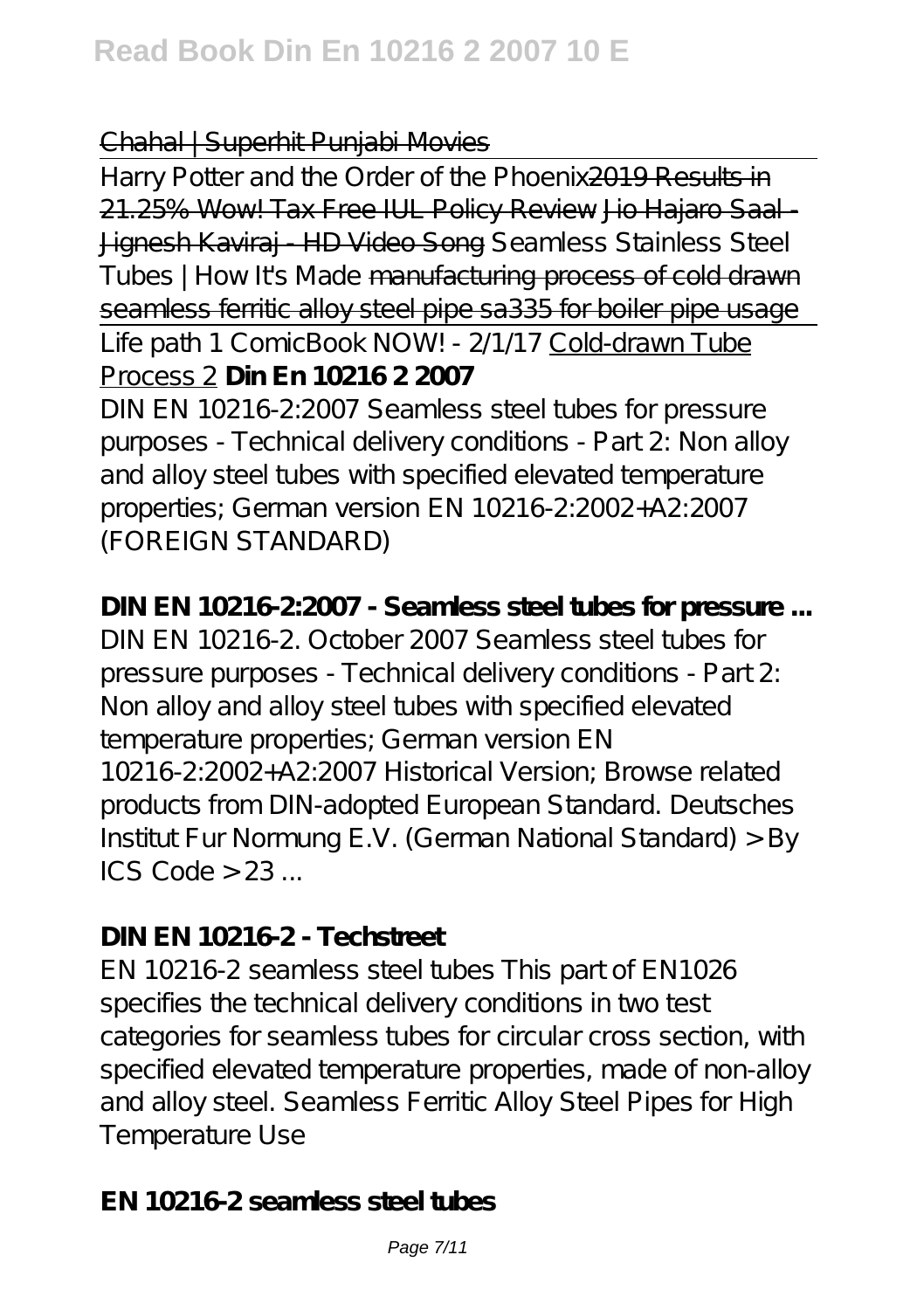DIN EN 10216-2 - 2007-10 Seamless steel tubes for pressure purposes - Technical delivery conditions - Part 2: Non alloy and alloy steel tubes with specified elevated temperature properties; German version EN 10216-2:2002+A2:2007. Inform now! We use cookies to make our website more userfriendly and to continually improve it. Please agree to the use of cookies in order to proceed with using our ...

### **DIN EN 10216-2 - 2007-10 - Beuth.de**

EN 10216-2 specifies the technical delivery conditions in 2 test categories for seamless tubes of circular cross section, ANSON is an experienced boiler and pressure steel tube supplier which can offer you EN10216-2 steel tube of all grade and dimension range. EN 10216-2 Chemical Composition: Steel grades EN10216-2 CHEMICAL COMPOSITION (LADLE ANALYSIS) C% max Si% max Mn% max P% max S% max Cr ...

## **EN 10216 2 - boilersteel.com**

DIN EN 10216-2:2007 DE Nahtlose Stahlrohre für Druckbeanspruchungen - Technische Lieferbedingungen - Teil 2: Rohre aus unlegierten und legierten Stählen mit festgelegten Eigenschaften bei erhöhten Temperaturen; Deutsche Fassung EN 10216-2:2002+A2:2007 (Foreign Standard)

## **DIN EN 10216-2:2007 DE - Nahtlose Stahlrohre für ...**

DIN EN 10216-2. Seamless steel tubes for pressure purposes – Technical delivery conditions – Part 2: Non alloy and alloy steel tubes with specified elevated temperature properties; German version EN 10216-2:2002+A2:2007 . The document specifies the technical delivery conditions in two test categories for seamless tubes of circular cross section, with specified elevated temperature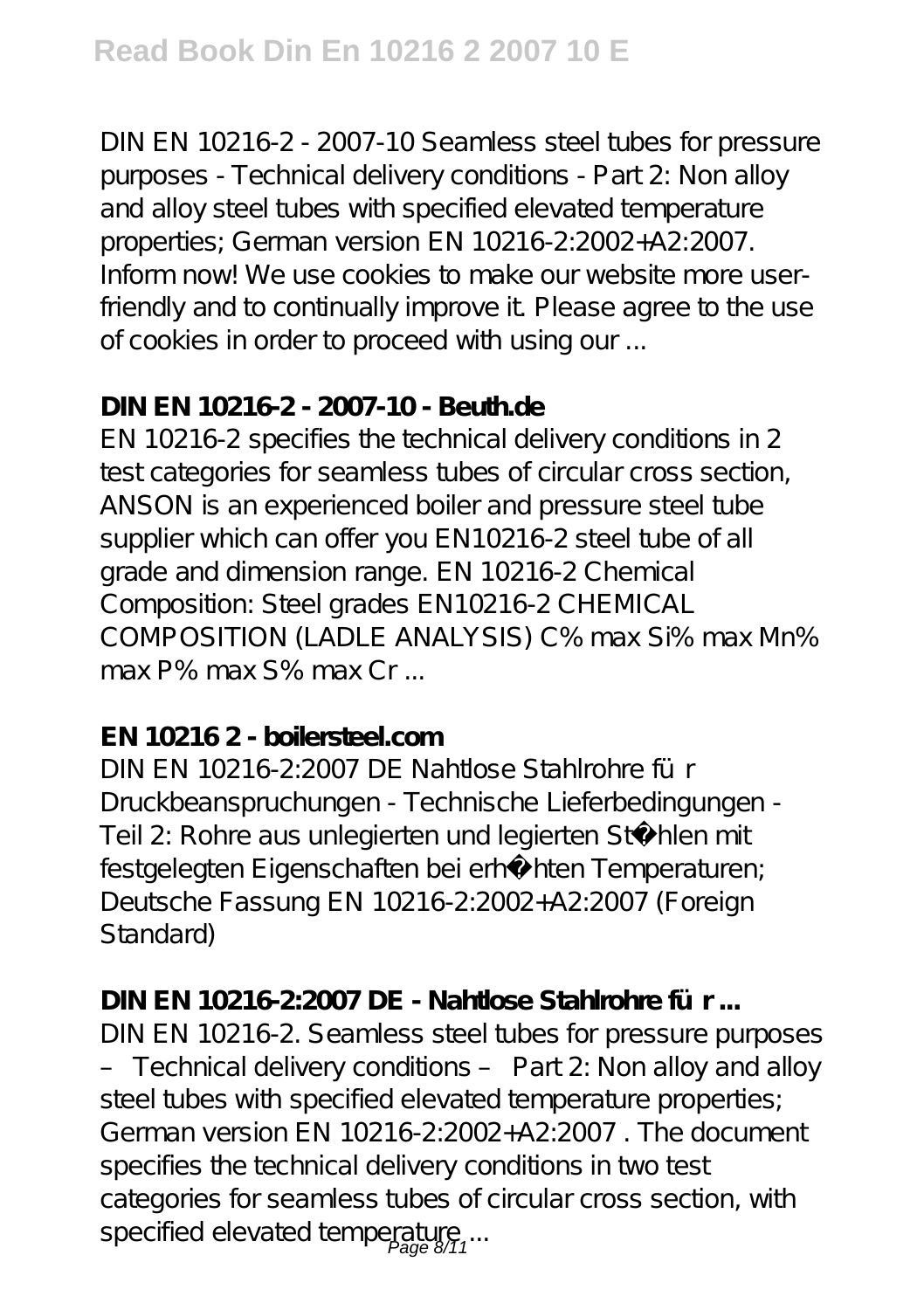## **EN10216 Standard specification - Sunny Steel**

EN 10216-2 Grade P235GH specification covers Non-alloy steel tubes, specified elevated temp propertied. Pipe will be supplied in 5-7 metre random lengths with butt-weld ends and varnished to avoid oxidation of the steel when in storage. All pipes are fully certified and traceable with heat numbers hard stamped onto each random length.

# **EN 10216-2 Grade P235GH Alloy Steel Seamless Tubes – Ferropipe**

PN-EN 10216-2, DIN 17175 Pipes for pressure purposes with specified elevated temperature properties. Boiler tubes Boiler tubes are used in heat exchange appliances in which the energy is transferred from one medium to the other. The pipes are manufactured from carbon and low-alloy steel grades which are resistant to loads under high pressure and temperatures. They are used for the construction ...

**PN-EN 10216-2, DIN 17175 ||| Pipes for pressure purposes ...** Download Ebook Din En 10216 2 2007 10 E Din En 10216 2 2007 10 E Recognizing the pretension ways to acquire this ebook din en 10216 2 2007 10 e is additionally useful. You have remained in right site to start getting this info. get the din en 10216 2 2007 10 e connect that we present here and check out the link. You could purchase lead din en 10216 2 2007 10 e or get it as soon as feasible ...

# **Din En 10216 2 2007 10 E - logisticsweek.com**

Online Library Din En 10216 2 2007 10 E Din En 10216 2 2007 10 E Yeah, reviewing a ebook din en 10216 2 2007 10 e could ensue your near associates listings. This is just one of the solutions for you to be successful. As understood. achievement does not recommend that you have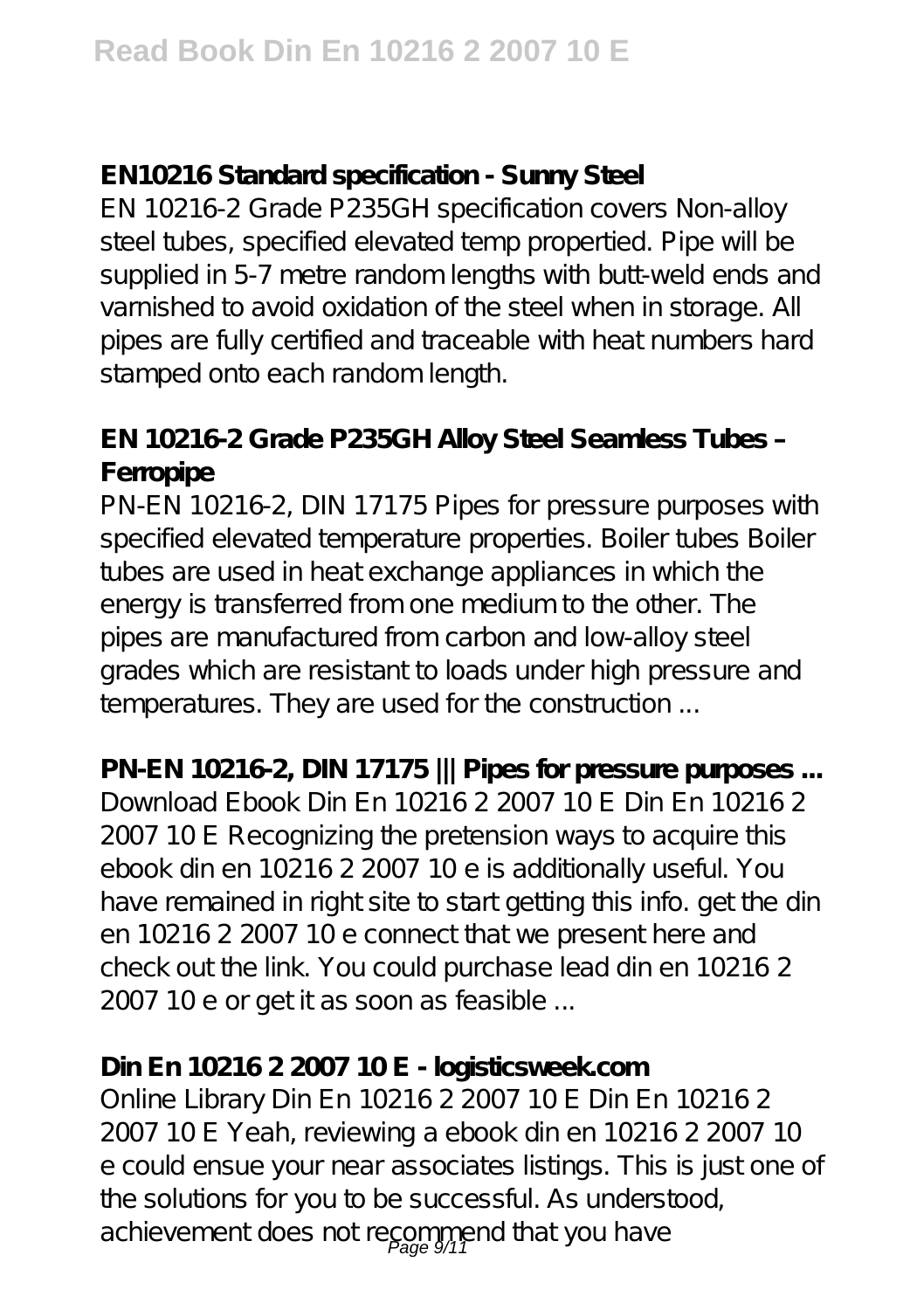extraordinary points. Comprehending as without difficulty as promise even more than further will have the funds for ...

# **Din En 10216 2 2007 10 E - antigo.proepi.org.br**

EN 10216-2:2002 (E) 6 Tc calculated wall thickness; TC test category 5 CLASSIFICATION AND DESIGNATION 5.1 Classification In accordance with the classification system in EN 10020, the steel grades P195GH, P235GH and P265GH are classified as non-alloy quality steels and the other steel grades are classified as alloy special steels. 5.2 Designation 5.2.1 For the tubes covered by this Part of EN ...

# **May 2002 NORME EUROPÉENNE + A1 ÄISCHE NORM March 2004**

Where To Download Din En 10216 2 2007 10 E Din En 10216 2 2007 10 E Thank you certainly much for downloading din en 10216 2 2007 10 e.Most likely you have knowledge that, people have see numerous period for their favorite books when this din en 10216 2 2007 10 e, but stop taking place in harmful downloads. Rather than enjoying a good ebook next a cup of coffee in the afternoon, on the other ...

## **Din En 10216 2 2007 10 E bowman.swimaroundtheworld.me**

Description of DIN EN 10216 and 10217. A test pressure different from that specified in Many years of experience. Seamless steel tubes for pressure purposes — Technical delivery conditions — Part 4: Automatic full peripheral ultrasonic testing 102162- seamless steel tubes for the detection of transverse imperfections.

## **DIN EN 10216-2 PDF - Aronco**

din-en-10216-2-2007-10-e 1/1 Downloaded from